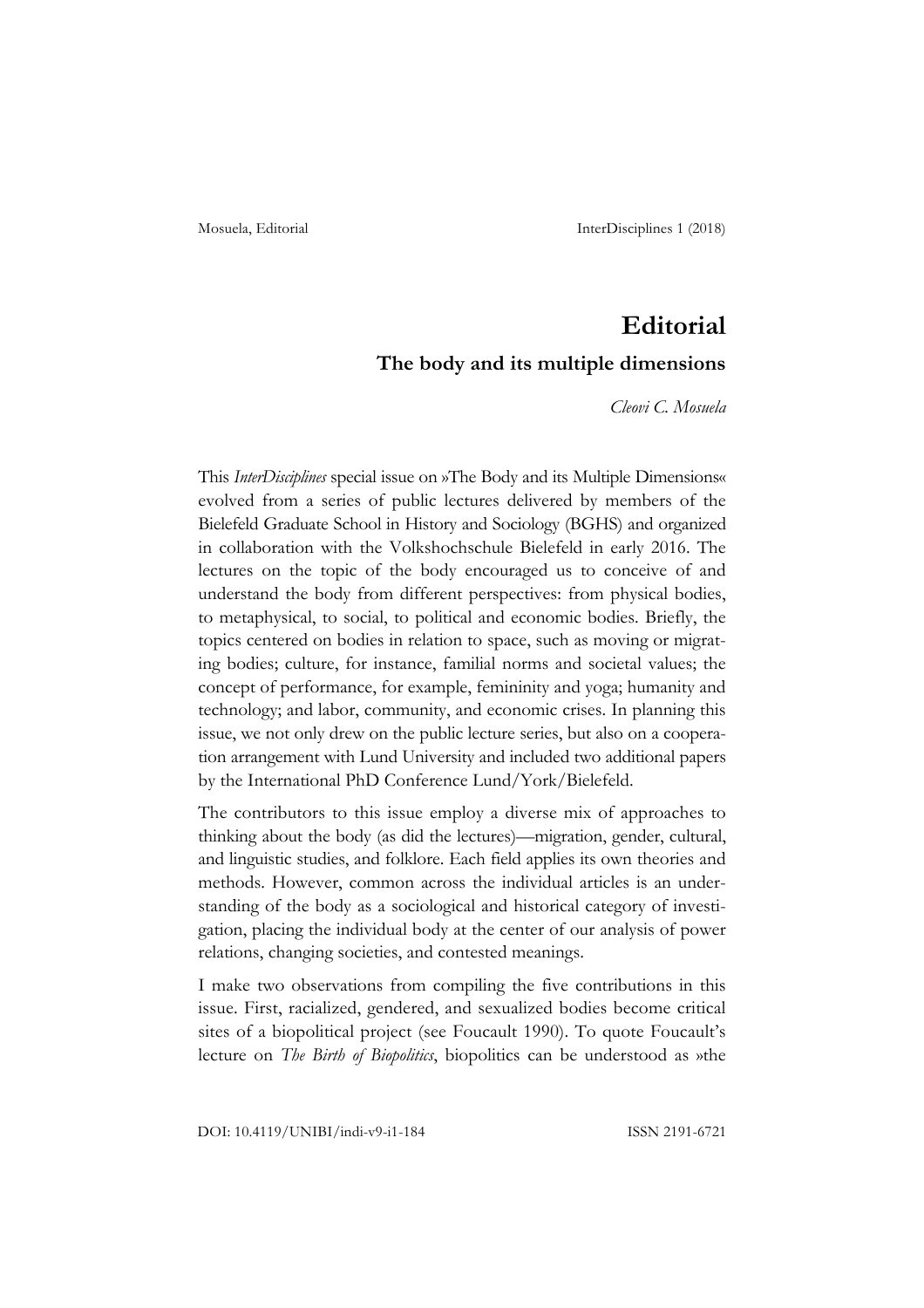attempt, starting from the eighteenth century, to rationalize the problems posed to governmental practice by phenomena characteristic of a set of living beings forming a population: health, hygiene, birthrate, life expectancy, race […]« (2008, 317). Biopolitics uses the attributes of the body such as gender, race, ethnicity, and age—for political purposes (Varga 2005). The application of biopolitical instruments, such as discourses, usually serves to manage the political anatomy of the body through wellbeing, reproductive behavior, cultural norms and values, human movement, and so forth. As the papers by Ong, Tarkhanova, and Mosuela in this issue demonstrate, these matters become controlling instruments by the state and yield potent ideological impulses. One prominent example is the case of the Philippine state, which disciplines certain kinds of bodies that are mobile, docile, and flexible workers for the global economy, that embody the Filipino work ethic when overseas, and that extend care to their families and communities left behind in the Philippines (Ong; Mosuela). As the Philippine state has institutionalized the labor export policy as a development project, Filipino workers have become constituted as significant agents of economic development. Their capabilities are optimized and made useful for global capital.

The body as an object of state discourse, particularly in disciplining the body in accordance with biological determinism, also figures in the analysis of policy-making in Ukraine (Tarkhanova). This observation runs parallel to recent sociological and feminist scholarship as it epistemologically and ontologically turns toward corporeal thinking to theory and research. »Contemporary feminist theory has added new ways to think about the body, and feminists now speak of writing the body, reading the body, sexing the body, racing the body, enabling the body, policing the body, disciplining the body, erasing the body and politicizing the body« (Fonow and Cook 2005, 2216). Regulation of the body is not necessarily achieved by coercion, but by establishing ideals and norms of »normalcy« or health (Varga 2005). These disciplinary practices have made the body a site for power struggles, and, in theory, for resistance, as individual choices about the body become laden with political and cultural meanings (Weitz 2016).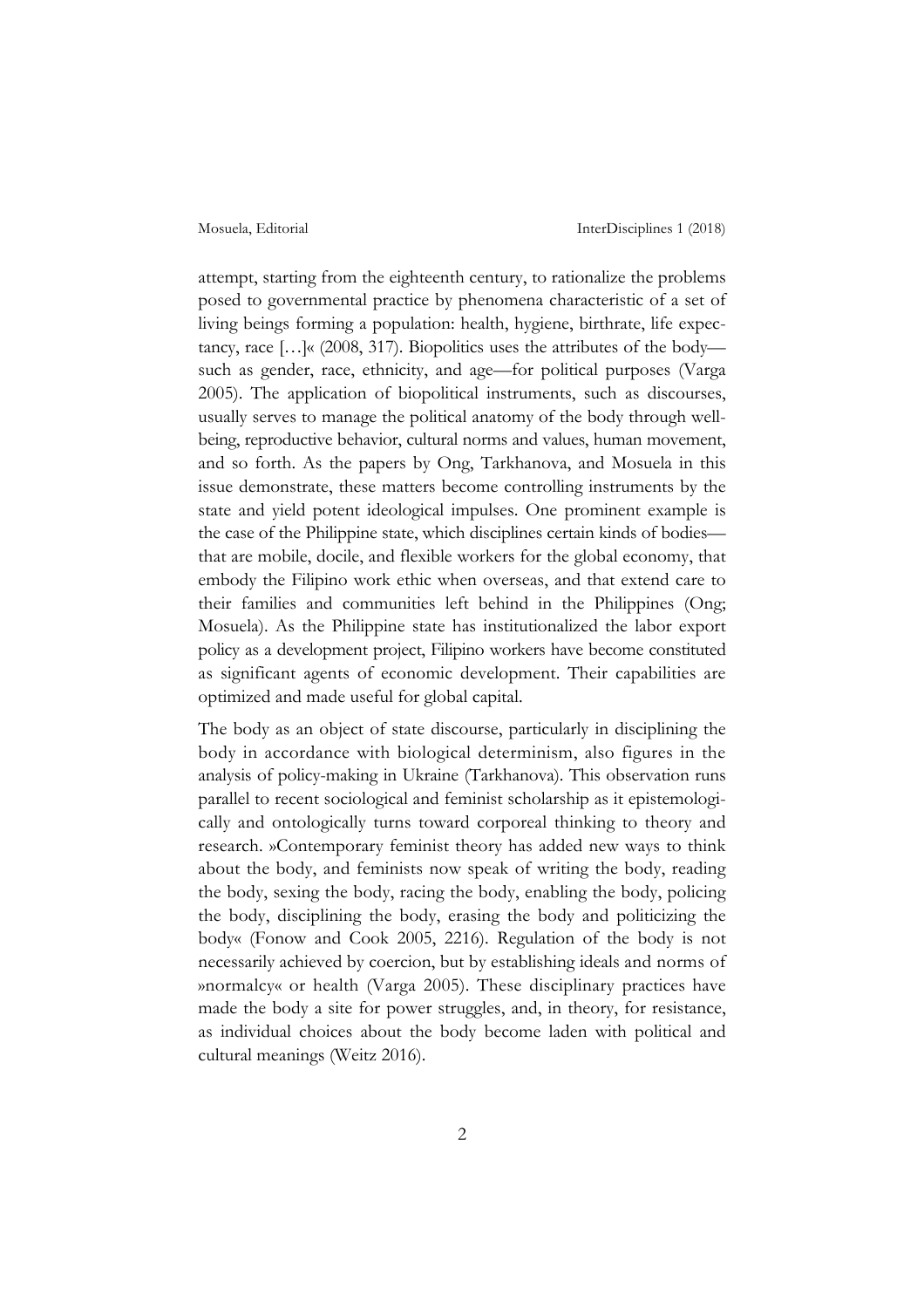Although the body is subject to social control, it is also the heart of one's individuality and identity formation. This leads to the second observation, which is how commodified bodies, for instance nurses, football players, and hip-hop artists, construct their agencies by the »setting and achieving of personal challenges […] being in control; identification with body and pride in its/their achievements« (Wright and Dewar 1997, 91). Power, in this sense, is personal and embodied, instead of being subjugated by forces in relation to increasing global commodification of care and pop culture. These bodies, as exemplified by the last three articles, occupy more than one subject position and draw on various discourses, such as independence and their overall identity.

In this issue, **Michelle G. Ong** investigates aging Filipina migrant bodies in New Zealand. The article inquires into how taking care of one's health becomes one of the criteria for embodying responsible citizenship, particularly relevant for those whose bodies are marked as racially different. Through a discursive analysis of migrants' understanding of health and aging, Ong critically engages with pervasive neoliberal articulations of healthy aging and the concomitant processes of obfuscating the production and reproduction of social inequalities. The healthy, aged migrant body is therefore produced through disciplining a person's own body constituted by coupling the prevailing health and migration state discourses.

State discourses on healthy bodies also take center stage in **Oleksandra Tarkhanova**'s contribution. Tarkhanova takes a critical stance on contemporary Ukrainian welfare and labor policy discourses, a hybrid between socialism and nationalism, in relation to women and their lack of reproductive options. In such essentialist rhetoric, female bodies are expected to bear children primarily to fulfil their »natural« purpose. In effect, on the one hand, reproductive bodies are given priority in terms of social protection in the name of shaping the nation and future economic development. On the other hand, a childless woman becomes a category presumed by the body's exposure to poverty.

**Susan Lindholm** takes on the gendered body within the space of hip-hop culture, which has been dominated by hypermasculinity and misogyny. By examining the music of Ana Tijoux, the article contributes to the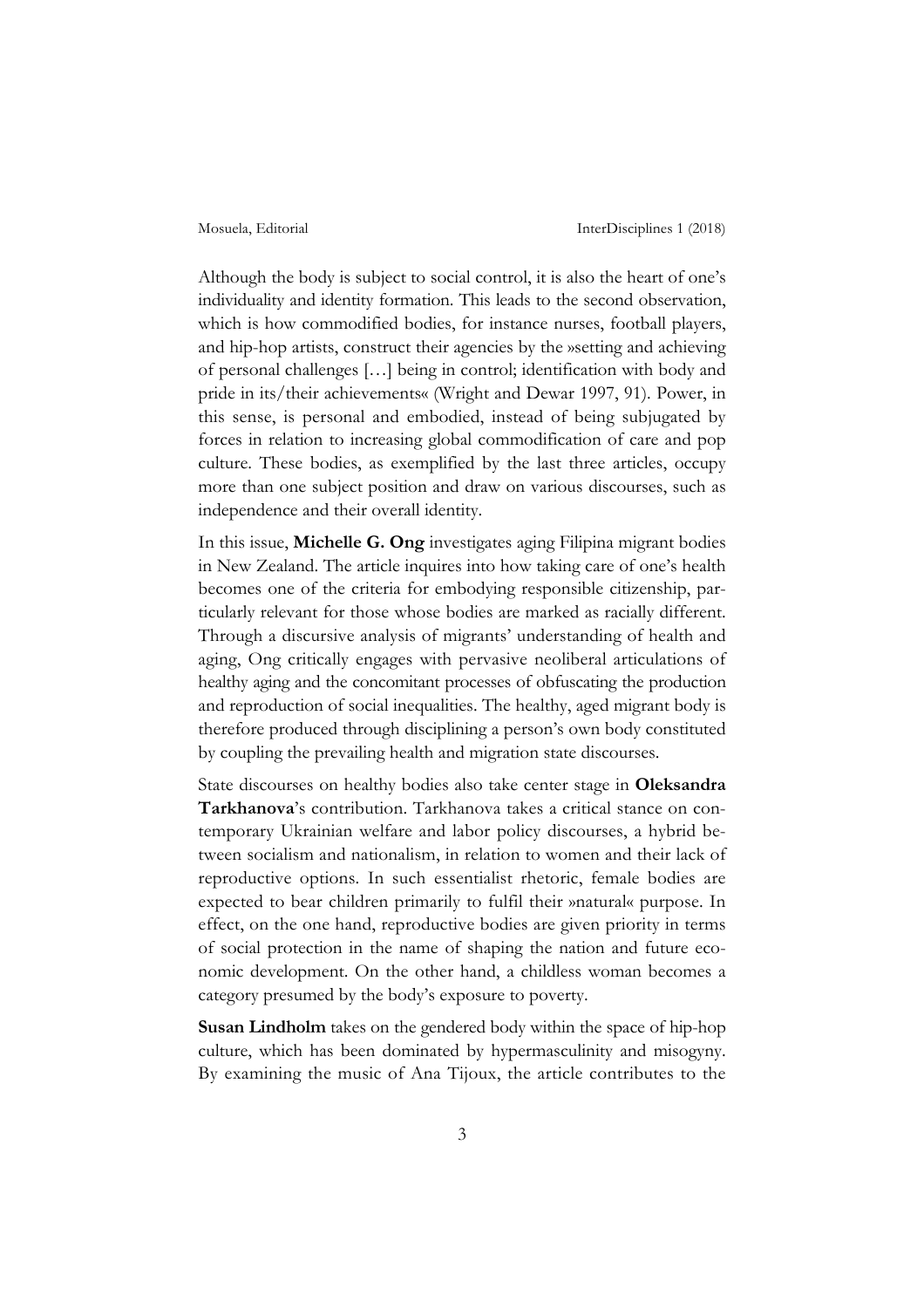discussion of the body being enabled to negotiate multiple, different, and sometimes conflicting frames of belonging: national, transnational, and popular culture. Tijoux identifies with the experiences of marginalized individuals or groups, being a migrant herself (born in France to parents from Chile). Thus, the body becomes an agency through which identity and belonging are achieved.

Along this line of thought, **Katarzyna Herd** argues that the body is a means for constructing narratives. The example of football players (European context) signifies how they enlarge their corporealities upon their own agency to impel history writing and the reputation of their teams. Herd analyzes three different cases of football players actively playing for clubs in Sweden. Herd argues that whether they are able to perform or not, they have made several meaningful connections with their fans to create certain narratives embedded in cultural and historical contexts.

The final contribution similarly explores agency. **Cleovi C. Mosuela** inquires into the corporeal element of nursing care performed between the giver (Philippine-trained nurses) and receiver in hospital settings in Germany. Mosuela underscores the significance of »body work,« such as washing and cleaning the body of the patient and offering support to basic daily needs in defining care work. The proximity of the nurses to the corporeal dimension of the patient's body plays a part not only in their integration at the workplace but also in humanizing the patient.

The editor would like to express her gratitude to the contributors and the anonymous reviewers of the articles. Special thanks go to Melanie Eulitz and Andreas Hermwille, who have contributed their time and effort to make the series come together.